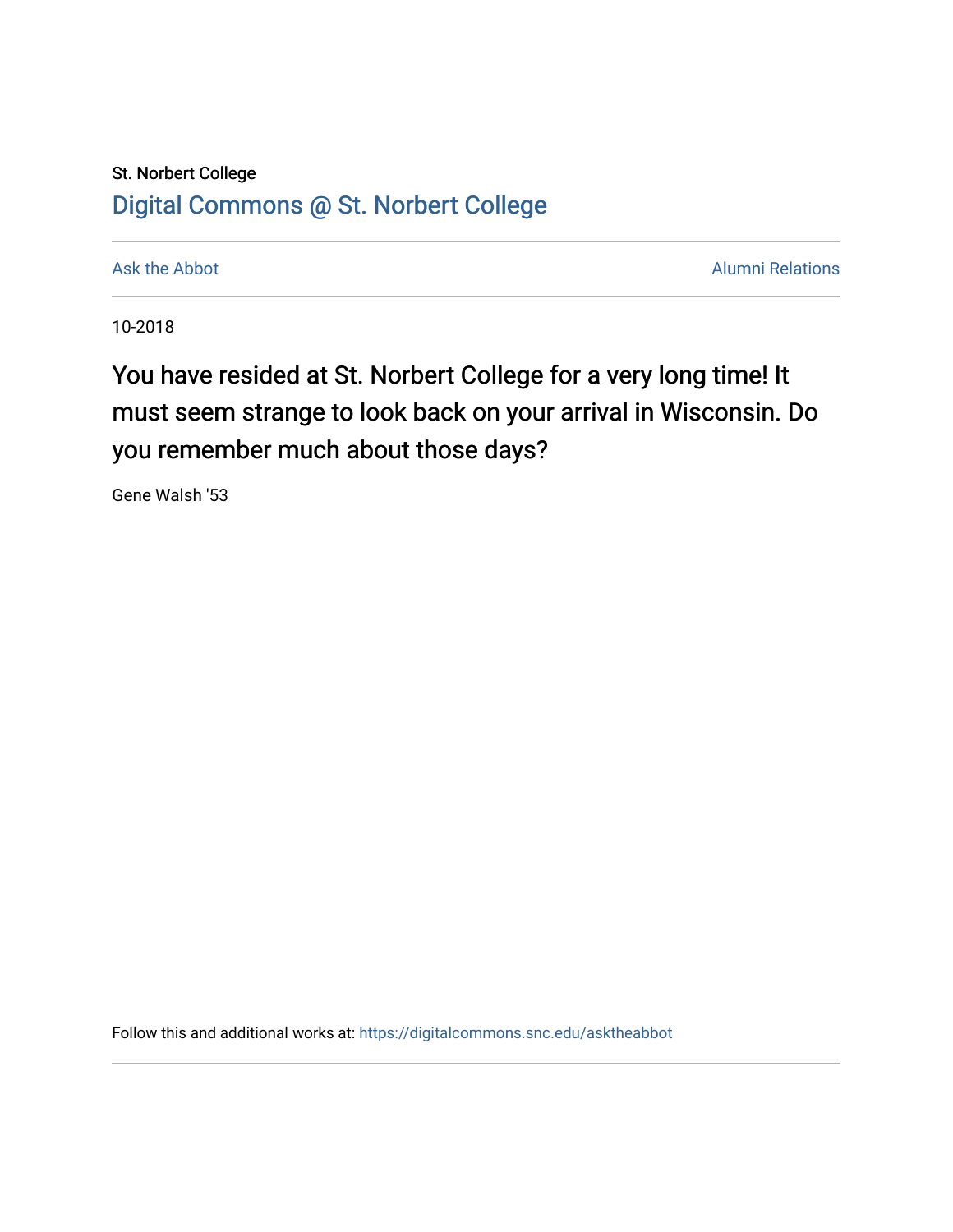

[Academics](https://www.snc.edu/academics) [Admission](https://www.snc.edu/admission) [Campus Life](https://www.snc.edu/campuslife) [Living Norbertine](https://www.snc.edu/livingnorbertine) [Athletics](https://www.snc.edu/athletics) [About](https://www.snc.edu/about)

Q

Giving

to SNC

 $\geq$  [Alumni](https://www.snc.edu/alumni/)  $\geq$  [Ask the Abbot](https://www.snc.edu/alumni/abbot/)  $\geq$  October 2018 合

## [Alumni](https://www.snc.edu/alumni/index.html)

[Events & Reunions](https://www.snc.edu/alumni/event/index.html) [Behind the Arch](https://www.snc.edu/alumni/event/behindthearch/) [Benefits and Services](https://www.snc.edu/alumni/benefits.html) [Get Involved](https://www.snc.edu/alumni/getinvolved.html) [Give to SNC](http://giving.snc.edu/) [Alumni Awards](https://www.snc.edu/alumni/awards/index.html) [Knight Lights](https://www.snc.edu/alumni/knightlights/index.html) [Alumni-Owned](https://www.snc.edu/alumni/directory/index.html) [Businesses Network](https://www.snc.edu/alumni/directory/index.html) [Alumni Board](https://www.snc.edu/alumni/alumniboard.html) [Student Alumni](https://www.snc.edu/alumni/saa.html) [Ambassadors](https://www.snc.edu/alumni/saa.html) [Staff](https://www.snc.edu/alumni/contactus.html)

# October 2018 Question:

Dear Abbot Pennings,

You have resided at St. Norbert College for a very long time! It must seem strange to look back on your arrival in Wisconsin. Do you remember much about those days?

Gene Walsh '53

#### Answer:

Dearest Gene,

What a delight it is to be in touch with you! Dear me, can it really be 65 years since I handed you your diploma? Well, you have attained enough years since to be confounded – as am I, so much your senior – at the onrushing passage of time.

To your years add many more and together we might find ourselves in the winter of 1893. It was not with the intent of founding a college that my two confrères and I had been sent across the ocean from our home abbey of Berne in Holland. Indeed such an idea was far from our thoughts as we embarked for these great United States. Ours was, in fact, a journey with a different missional intent. We were to help minister to the growing numbers of Belgian Catholics in Wisconsin – and not in De Pere, but in Wisconsin's Door County peninsula.

We disembarked in Hoboken, N.J., and from then on all was confusion and astonishment to our European eyes, as my dear friend Bill Hyland (one-time director of our Center for Norbertine Studies) was to chronicle in a well-researched article about our adventure.



### Ask the Abbot

As the founder of St. Norbert College, and having a prime seat in the center of campus throughout the years, I, Abbot Bernard Pennings, hold the answers to many of your burning questions about the college. [Submit Your Question](https://www.snc.edu/alumni/abbot/index.html)